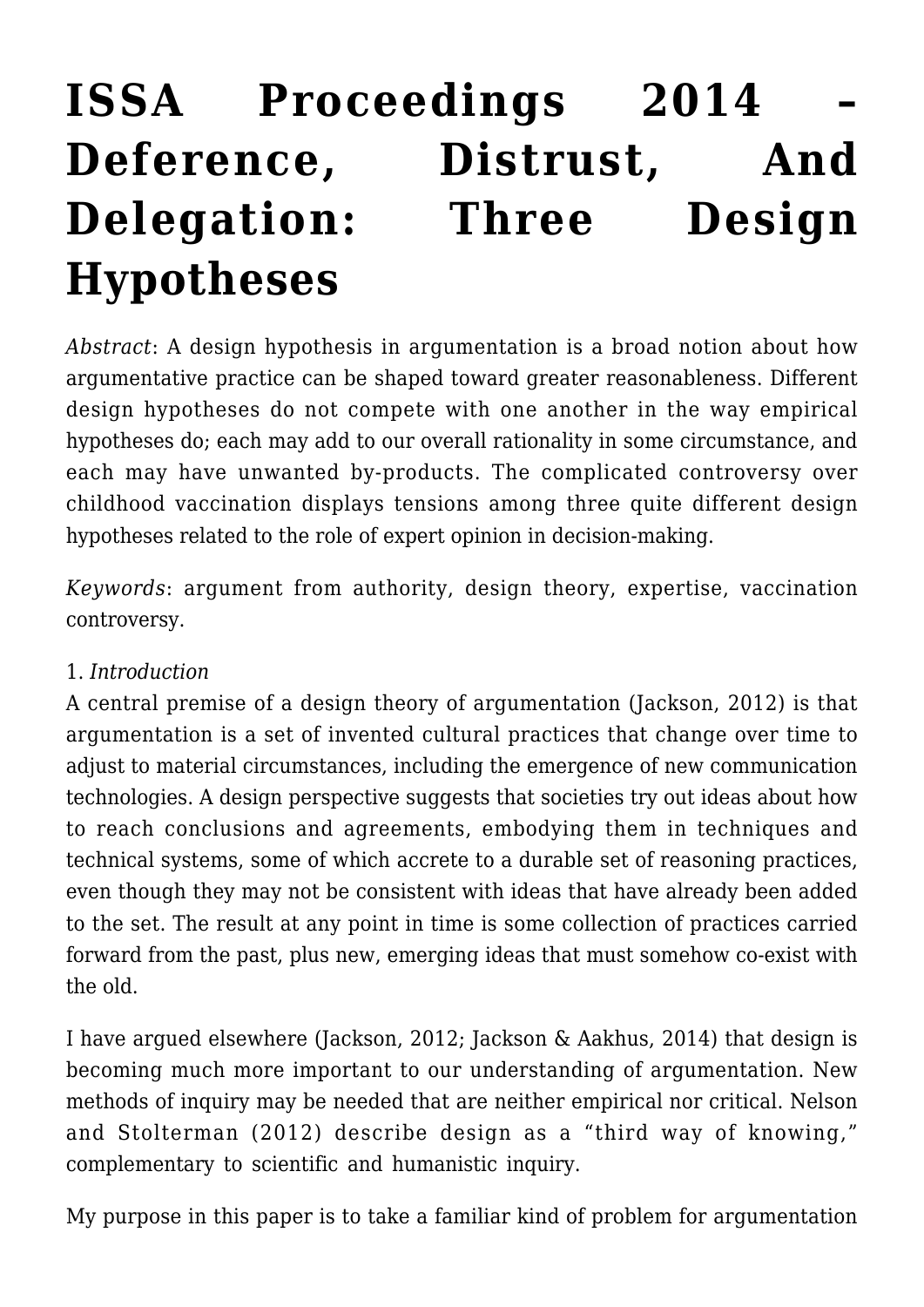theory and use it to explore what this third way of knowing might add to argumentation theory.

### 2. *Weighing expert advice*

Many contemporary controversies include disagreement over the reliability of expert opinion. One such controversy, very active in the US and UK, concerns childhood vaccination. Public health officials in both countries are overwhelmingly supportive of vaccinating children for a range of infectious diseases. Within the public, however, a significant minority of parents refuse to vaccinate their children, justifying this refusal on a variety of grounds, but mostly on the suspicion that vaccination may cause dangerous and irreversible side effects such as autism.

Anti-vaccination movements have often accompanied a change in public health policy. Jones (2010) documents one of the earliest, a protest against smallpox immunization that spread from Muncie, Indiana, to the other localities within the state. Many of the themes seen in the current controversy over MMR are identical to those documented by Jones. In the 1893 protests against mandatory smallpox vaccination, as in today's resistance to the MMR vaccine, citizens questioned the safety and efficacy of the vaccine, but also objected to health officials denying them a free choice in whether to be vaccinated; and as is happening today, these citizens were represented as irrational in their refusal to defer to expert opinion. Then and now, the controversy was as much about individual responsibility for choice as about the safety and effectiveness of the vaccine.

But the environment for argumentation changed in the hundred years between the outbreak of protest over smallpox vaccination and the outbreak of protest against MMR vaccination. In Muncie, print journalism controlled the pace of the controversy and eventually throttled the ability of dissenters to publish their views. In the communication platforms that define the current media ecology, people move in and out of the active discussion as its relevance for their own lives shifts. At every moment there are participants who are absolutely new to the discussion (wondering whether to vaccinate their child) and participants who have grown jaded by seeing the same arguments recycled over and over. The controversy seems to pulse as interested participants enter, make their decisions, and exit. Various kinds of uninvolved commentators are part of the discourse, including academics introducing new concepts like "argument enclaves." It is an unsettled discourse that does not appear to be moving toward a single resolution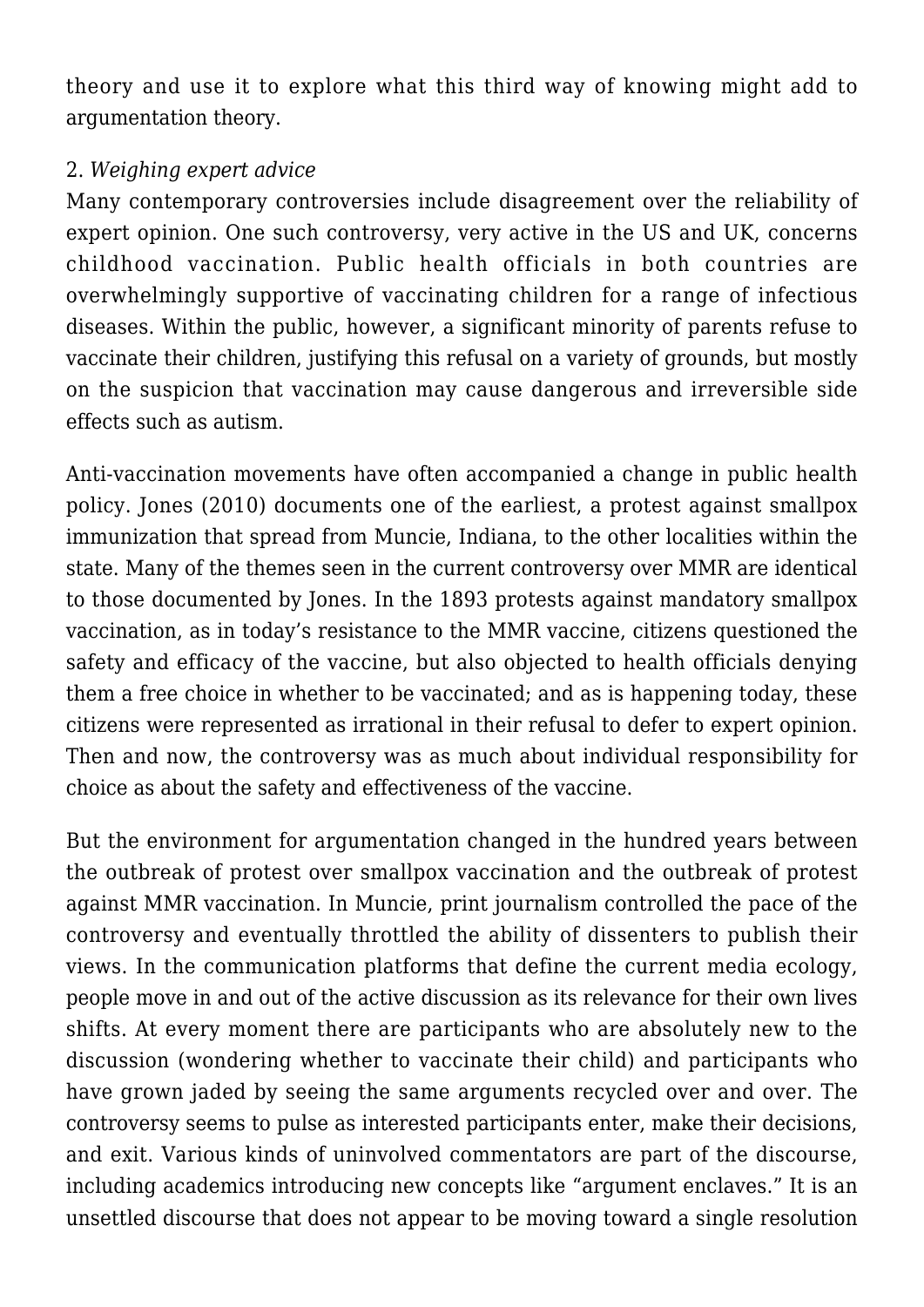of the central question for parents (should they vaccinate their babies) or for communities (should vaccination be required by law for all babies).

John (2011) characterizes the controversy as "an instance of a general phenomenon: non-expert failure to defer to expert testimony." He continues: "It seems intuitive that something has gone wrong in such cases, and that nonexperts ought, in some objective sense, to have deferred to expert testimony" (p. 497). When non-experts "fail to defer," is it really the non-experts who have failed? An important element of the public resistance to vaccination, especially the MMR vaccine, is the suspicion that this vaccine is linked to the onset of autism, a suspicion grounded in parents' own firsthand observations. Offit and Coffin (2003) fault the press (especially the television news program *60 Minutes*) for presenting emotionally affecting content without scientifically meaningful interrogation of that content. Parents' direct observations of symptoms of autism in their own children, appearing soon after vaccination, are a continuing source of evidence for the link. Offit and Coffin explain how *60 Minutes* might have presented observational evidence of this kind within a context that would have helped parents and viewers to reason more clearly about causality.

Burgess, Burgess, and Leask (2006) apply a general framework for understanding "public outrage" to the MMR vaccine controversy. This framework specifies a dozen situational factors – for example, perceived coercion – that amplify outrage. All of these factors were present to some degree in the way the public health establishment reacted to a conjecture, published in the medical journal *The Lancet*, that MMR vaccination might trigger autism through other immediate physiological reactions to the vaccine (Wakefield et al., 1998; retracted by the journal's editors in 2010). One factor of special significance was the unresponsiveness of the public health establishment to parental fears–a dismissiveness that eroded trust in the expert community. Tindale (2012) makes a similar point from an entirely different set of background assumptions: what happened here was not citizens' failure to defer but experts' failure to win trust. So against John's characterization of this as a case of failure to defer, we have a number of other analyses of failure to inform and failure to persuade.

Note that all of these accounts assume that citizen and parental resistance to vaccination really should have been overcome in the end. But two empirical studies, Hobson-West (2007) and Hample (2012), raise doubts about whether it is useful, or even accurate, to see this controversy as a failure of anything. Both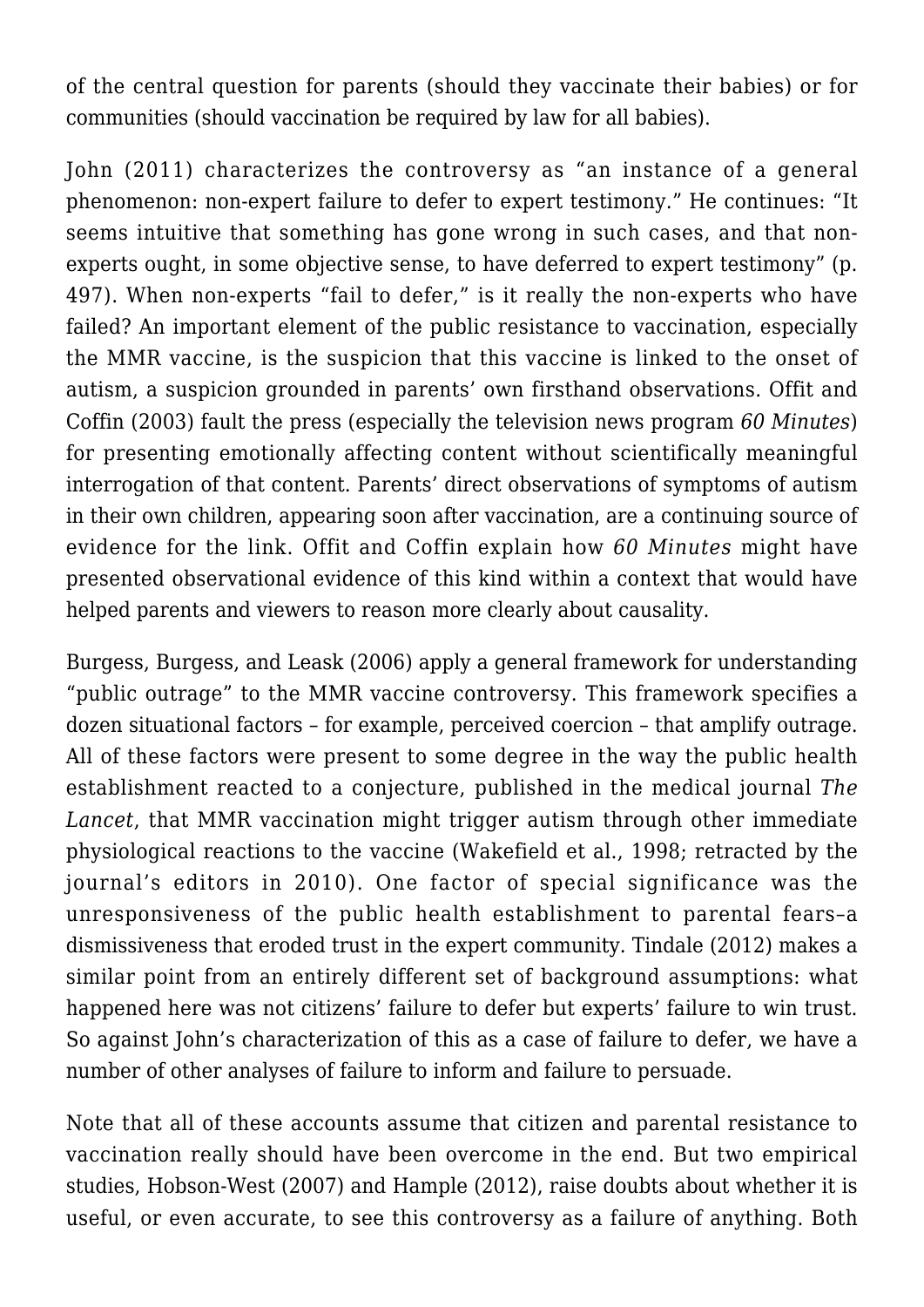examined groups critical of mandatory vaccination. Hobson-West's data came from face-to-face interviews with leaders of 10 groups organized around a range of issues spanning decades of debate in the UK over vaccination. Hample's data came from online discussions within a virtual community formed around resistance to required vaccination in the US. The picture of citizen reasoning emerging from these analyses is complex and multi-faceted, not reducible to a matter of deferring to expertise or refusing to do so. Hobson-West's qualitative analysis of interviews with group leaders exposed a number of themes having nothing to do with questions of expertise. One important theme (of five) was the notion that vaccination is a governmental strategy used in place of more fundamental improvement in living conditions, especially for the poor; against this notion, the safety and efficacy of vaccines are beside the point. Hample's detailed qualitative content analysis of an online discussion group identified several additional themes of interest: suspicion of government/industry conspiracy, feelings of guilt associated with both vaccinating and not vaccinating, and supporting community members in their off-line confrontations with "provaxxers." Both studies contradict any simple characterization of vaccine resistance as an irrational refusal to defer to expert authority.

Very importantly, both of these empirical studies also portray contemporary resistance to vaccination as a difficult and socially costly choice that involves active search for information beyond what is typically received from the family physician. Parents who resist medical advice on vaccination do not simply reject expert opinion but engage in serious and sustained inquiry. In some cases, resistance to vaccination also involves active search for physicians who will provide the kind of treatment judged best by the parent. Empirically, this controversy is not about argument from expert testimony, nor about general epistemic postures such as deference to expertise. For most participants, the controversy is simply about whether to vaccinate their children. Much is at stake in this decision, and the resources available for making the decision are extraordinarily difficult to evaluate.

## 3. *A problem for argumentation*

Given that there are experts and non-experts, and that both are often parties to a controversy, what should happen when most experts line up on one side of the controversy? This is an open question for argumentation theory. John (2011) suggests that in such cases, people behaving rationally should defer to experts,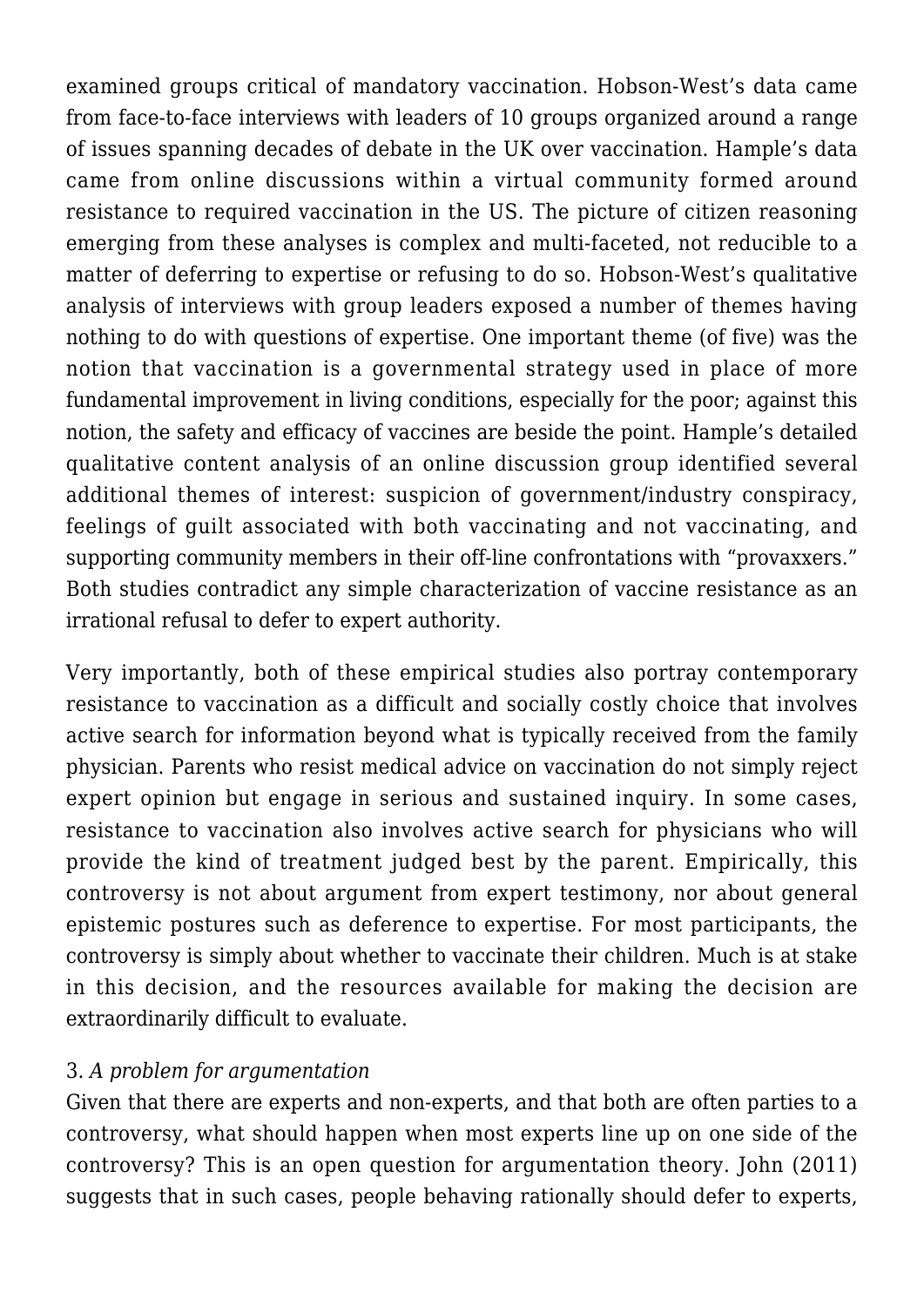and in some cases they may have a moral obligation to do so. Mizrahi (2013) argues, to the contrary, that expert opinion is a poor basis for deciding what to believe or do, because experts, notwithstanding knowledge superior to that of non-experts, still do not demonstrate a high enough correlation between truth and expert belief. In other words, relying on experts does not yield a high enough proportion of good decisions. Responding to Mizrahi, Seidel (2014) argues that to forego expert advice is "self-undermining," recommending instead a policy of "reasonable scrutiny" that would help differentiate between reliable expert judgments and unreliable ones.

These three very recent papers give contemporary interpretations of ideas that have waxed and waned throughout Western intellectual history. Different times and circumstances have favored any of three competing ideas:

(a) that rational people should defer to authority greater than their own;

(b) that they should distrust all authority and attempt direct examination of any question of importance; and

(c) that they should trust authority once it has been adequately tested for reliability. Each of these postures may be considered to be a mid-range epistemic policy – a preference for reasoning of some particular kind, or a disdain for that kind of reasoning.

Each of these epistemic policies has been considered a way of being rational, and each has also been subject to sustained critique. As uniformly applied policy, these postures are mutually incompatible, and all have vulnerabilities. Hence, what to do with authority in general, and expert opinion in particular, remains challenging for argumentation theory.

But these theoretical ideas about appeal to authority also reflect change in argumentation as a practice. Appeal to authority has actually been a different kind of argument over the centuries – depending on many factors, but especially on what at each time and place has been considered the source of authority. Nowadays, appeal to authority mostly means reliance on experts, and this requires entirely different argument evaluation strategies than those employed before there was such a thing as an expert in a specific field – a modern notion, not an ancient one. Asking whether a speaker is an authority "in X" would have made little sense until perhaps the middle of the 19th century, even though it is certainly also the case that there have been people with extraordinary knowledge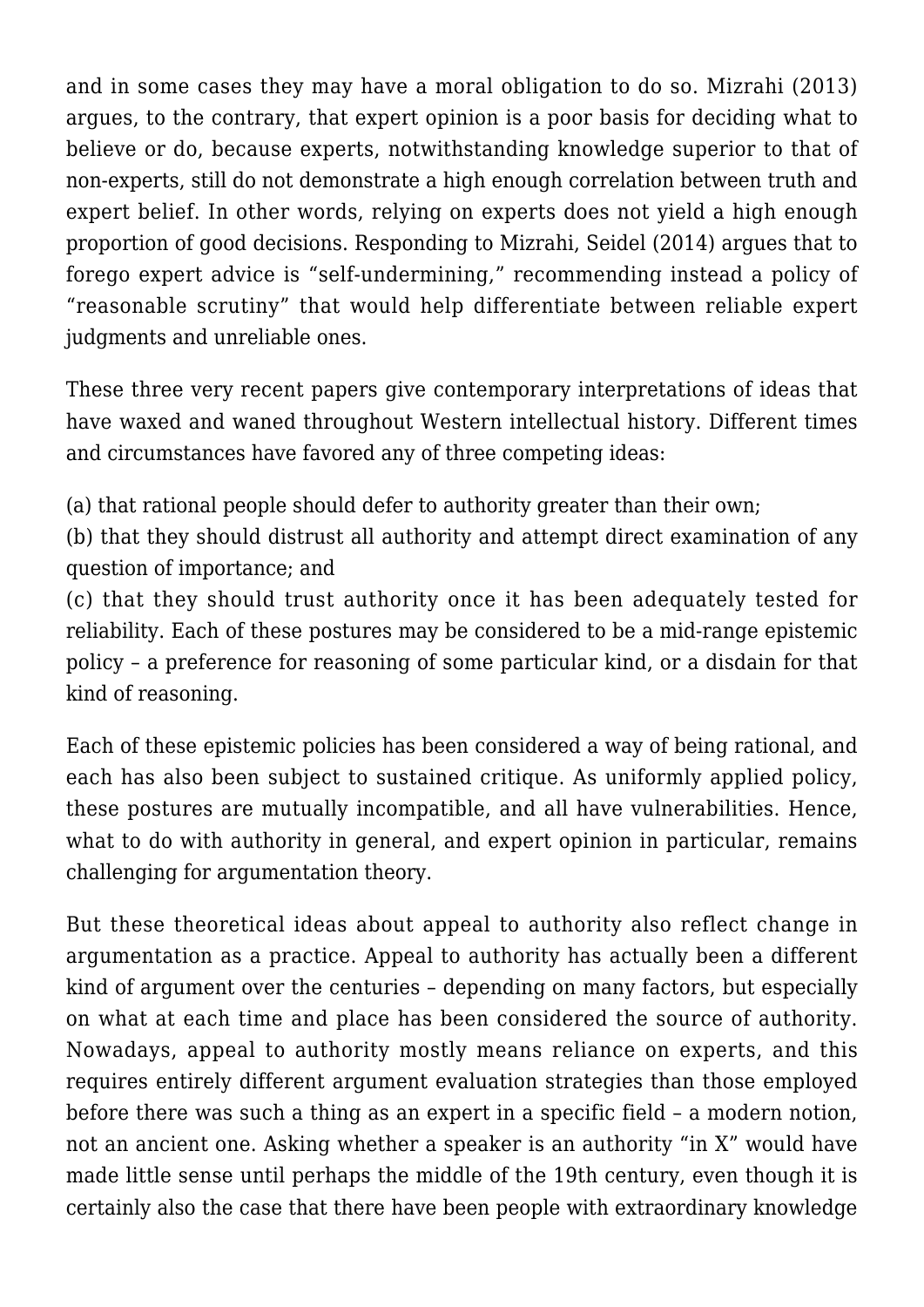and skill, meriting others' deference in some specific domain but not in others, throughout human history. Nor has appeal to authority remained static in the post-WWII era, as it has become increasingly difficult to differentiate scientific authority from government policy.

Structurally, appeal to authority may have had very similar characteristics across the ages. But if the environment changes, the strengths and weaknesses of this argument form may also change. In some contexts, appeal to authority may be the best available basis for a conclusion; in others, it may be only a shortcut; in still others, it may represent a refusal to engage in deeper thinking about a topic. In other words, argumentation practice is sensitive to change in media ecology, and our theoretical assessments of particular argument forms may need constant updating.

## 4. *From argument appraisal to design hypothesis*

If we understand argumentation as a changeable practice that is constantly being redesigned to meet the needs of its practitioners, all ideas about argumentation are liable to affect the practice. A design hypothesis is any notion, theoretical or intuitive, about how argumentation might be conducted to better achieve its purpose. Like an empirical hypothesis, a design hypothesis must conform with facts, but its real test is its ability to support particular human purposes in particular circumstances. Design hypotheses do not compete with one another in the way empirical hypotheses do; each new design hypothesis may add to our overall rationality in some circumstance. New problems, or new contexts for old problems, may need new design ideas. Design theory builds by adding options.

In a design theory of argumentation, normative components can take the form of design hypotheses, and these may concern not only standards for appraisal but also procedures to follow or resources to provide or anything else that may improve the outcomes of argumentation. Both deferring to experts and challenging the authority of experts can be reframed as design hypotheses. And other design hypotheses can be imagined. One of these is the idea of making a deliberate prior choice to delegate a difficult question to someone who can be trusted to find the best possible answer. Deference, distrust, and delegation are three distinct ideas about how to integrate expert opinion into a discussion; each tends to add distinctive features to how people interact.

#### 4.1 *Deference*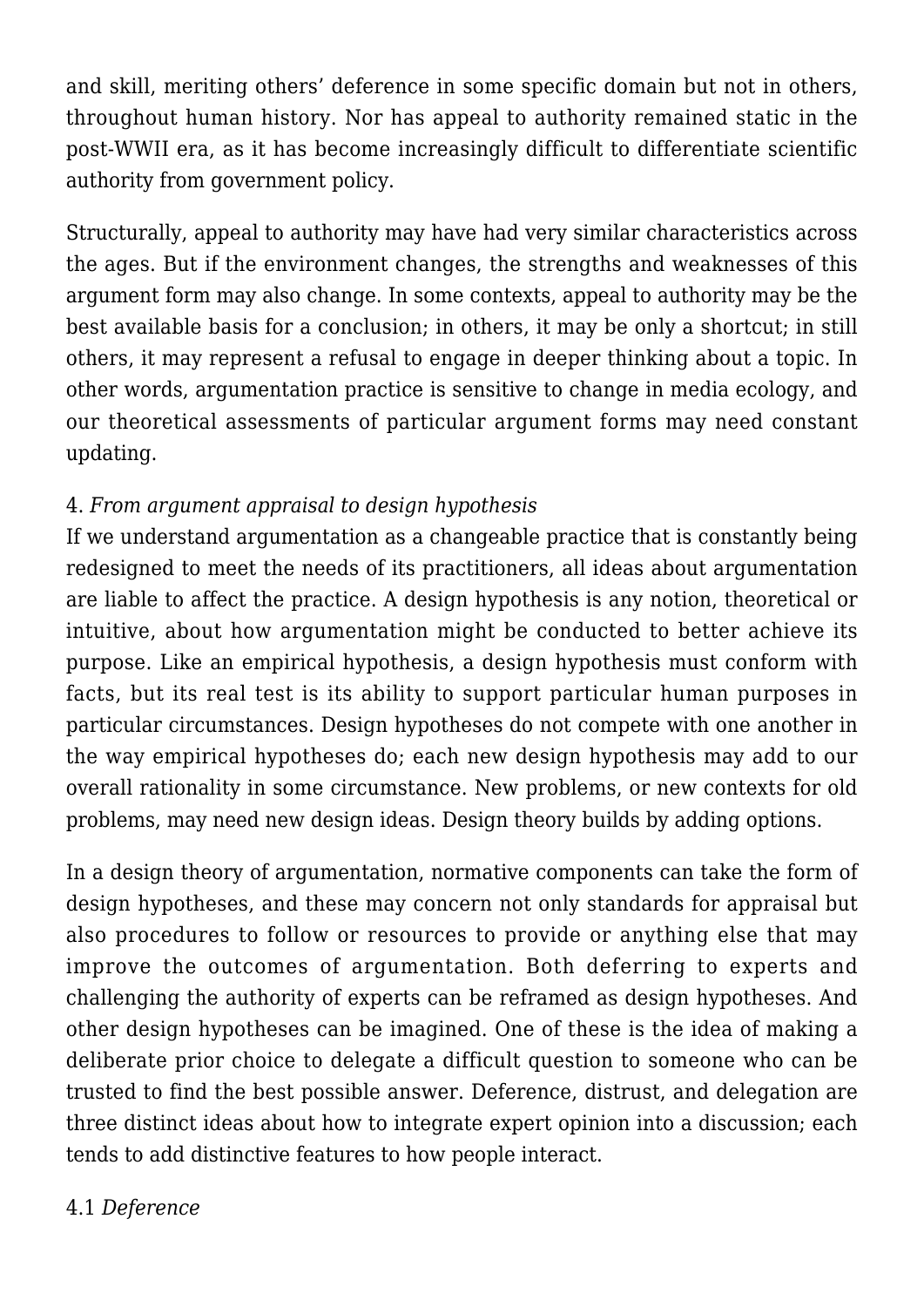A posture of deference is based on the idea that people should accept conclusions that are accepted by those most knowledgeable about a topic. In some places and times, this has been not just an epistemic policy, but a sort of social obligation involving the giving of respect to people who have in some sense earned that respect. If deference is built into the rules of a kind of interaction, the only reasonable question to ask of an authority is what they believe or what they recommend.

A strong contemporary defense of deference can be found in the work of the Third Wave science studies group led by Collins and Evans (2007). Based on careful examination of what is involved in becoming an expert in anything, Collins and Evans aim for a philosophical defense of deference to experts. Within their framework, expertise is defined primarily in relation to expert communities. Individuals may have various kinds of expertise depending on how they stand with respect to an expert community. Collins and Evans have distinguished several forms of expertise, of which the most relevant to my topic are contributory expertise, interactional expertise, and primary source knowledge.

Contributory expertise, interpreted within a wide range of enterprises other than science, consists in having the capacity to move a discussion forward, toward a resolution of disagreement among experts themselves. People who publish original research in the specialized literature of a field are contributory experts. The contributory expert helps to build the expert field through direct extension of what an expert in that field knows. According to Collins and Evans, contributory expertise can only be acquired by immersion in the expert community and direct practice in contributing.

Interactional expertise is an understanding of the field sufficient to be in conversation with experts even if unable to contribute anything new. This form of expertise involves understanding the methods of the field, and even being able to critique the application of these methods to scientific problems, but it is expertise developed toward an end other than contributing new knowledge. Interactional expertise is not just a diminished version of contributory expertise but an acquired ability to do a different job. Interactional expertise is partly generalizable across fields, but it must also be developed in interaction with contributory experts.

Primary source knowledge is a form of expertise that is acquired at a distance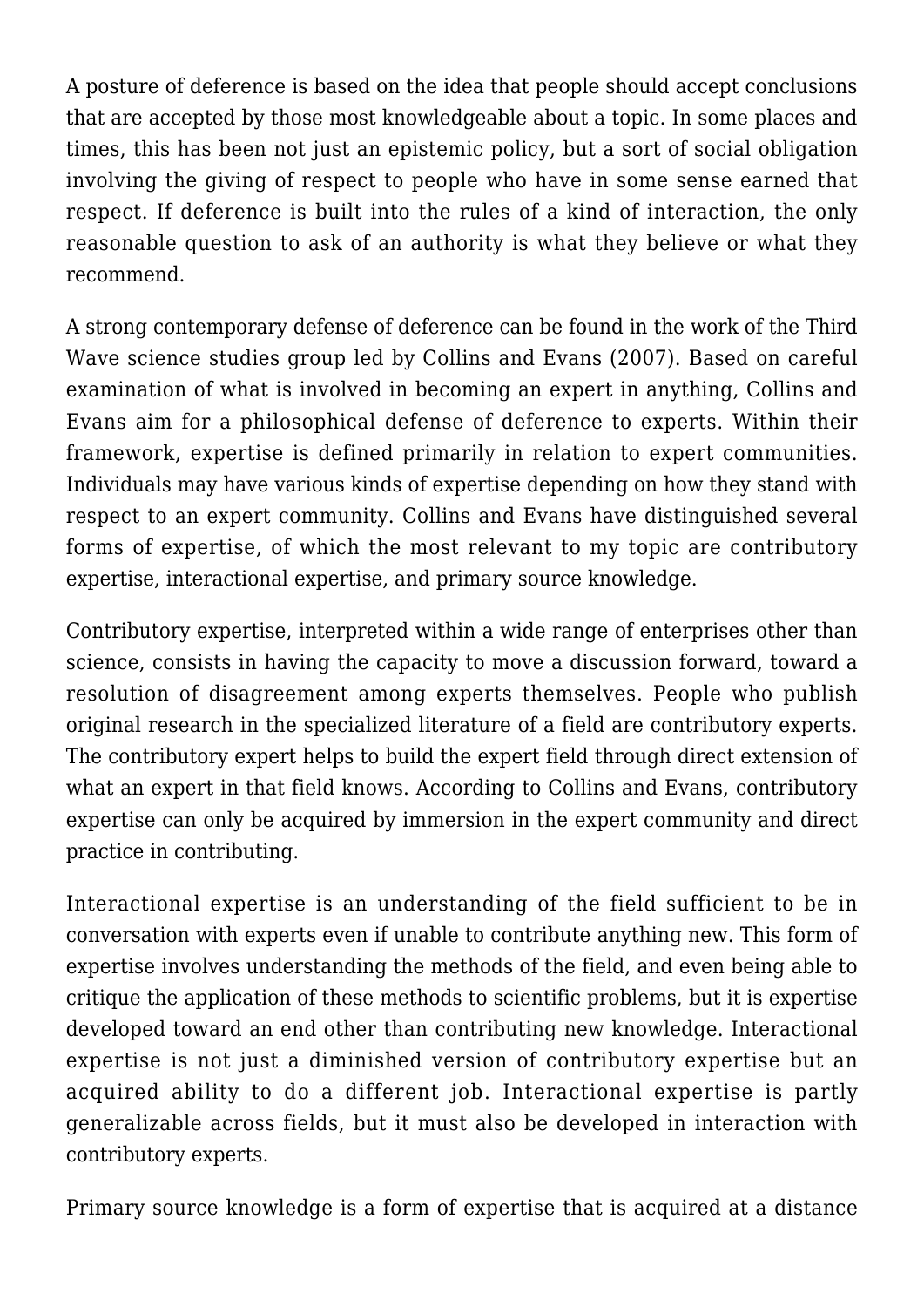from the expert community. A person can acquire primary source knowledge by reading the expert literature. However, this is a very different kind of knowledge than the knowledge possessed by even a novice contributor. The relationship to the expert field is completely unidirectional in this case and lacks the tacit knowledge that contributory experts possess but do not (and maybe cannot) communicate in writing. As Collins and Weinel (2011, p 402) point out, "to become an expert in a technical domain means acquiring the tacit knowledge pertaining to the domain. As far as is known, there is only one way to acquire tacit knowledge and that is through some form of 'socialisation': tacit knowledge cannot be transferred via written or other symbolic form so some form of sustained social contact with the group that has the tacit knowledge is necessary." This is extremely important; it means that no matter how diligently a person studies what has been written about a topic, that person will still lack important components of expert judgment.

In short, the argument for deference is that to really understand an expert's judgment requires prolonged immersion in the material and social world of the expert – in other words, altering one's life course to become an expert. Attempting to retrace an expert's reasoning or to evaluate the same evidence the expert had available will not replicate expert judgment, because tacit knowledge and experience are indispensable ingredients in such judgments. Except in special conditions where experts' trustworthiness is compromised, our most rational posture toward expert fields, according to Collins and Evans, is to believe what they say.

As a design hypothesis, deference works by acknowledging true gaps between what an expert knows and what can be fully defended to skeptical non-experts. In sustained questioning of experts by non-experts, a point must always be reached where the expert "just knows" something that cannot be known in the same way by anyone who has not been socialized into the expert community. If experts are part of a discussion, they must be allowed their expertise, even if what they see when they look at evidence is uninterpretable to anyone else looking at the same evidence.

Collins and Evans describe their own aim as a normative theory of expertise that includes an "approach to the question of who should and who should not be contributing to decision-making in virtue of their expertise" (p. 52). Designing around deference generally means differentiating among the participants in a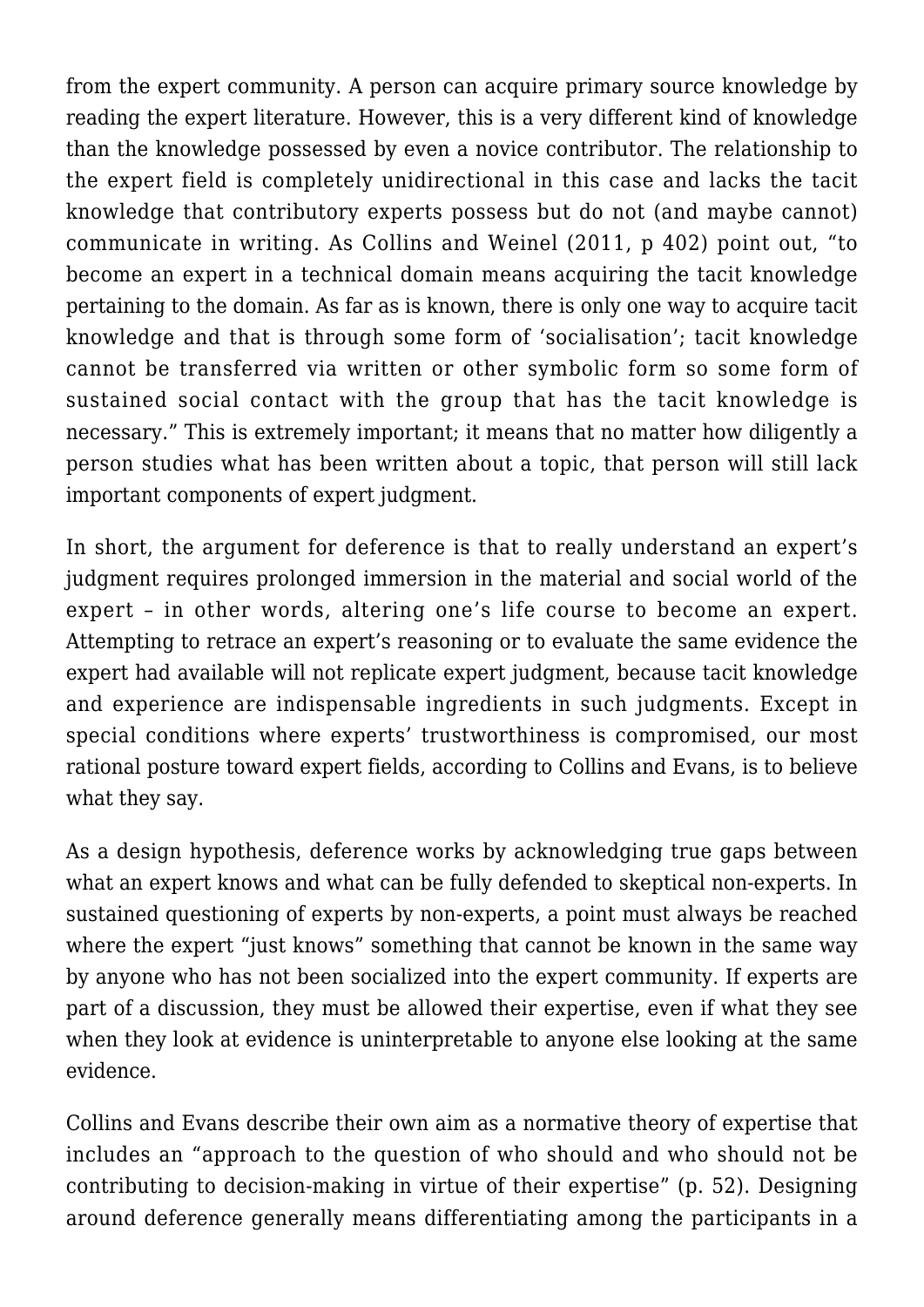discourse and assigning special communication privileges to some but not others; it may involve forms of compulsion (such as rules and laws) that take matters out of the realm of individual reasoning. It can mean limiting the kinds of questions that can be asked of experts or the kinds of arguments that can be raised against their conclusions. In the vaccination controversy, laws that require vaccination for enrolment in school enforce deference to medical science, at least in the US. An individual has options for avoiding compliance, but not for escaping the societal deference that is paid to medical research.

#### 4.2 *(Dis)trust*

A posture of distrust is based on the idea that accepting anything without question is dangerous and that authority is most dangerous when it is most difficult or most costly to question. In some places and times, this posture has been accompanied by the assumption that all citizens are capable of making independent assessments of facts and reasoning if they are willing to inform themselves – and that they have a duty to do so. In contemporary practice, this notion leads motivated citizens to conduct exhaustive "primary source" research on topics of interest to them. The challenge for this posture is the collapse of the assumption that ordinary citizens, sufficiently motivated, can reach independent conclusions of a quality equal to the conclusions of experts. If Collins and Evans are correct about what expertise really consists of, no amount of exposure to "primary sources" of expert fields will allow the consumer to develop expert judgment. However, even those who agree with Collins and Evans on the nature of expert communities do not always give up on the idea that non-experts should withhold trust until experts themselves have been tested. The idea of retracing and directly evaluating an expert's reasoning has not completely disappeared within the general public, but among theorists it has given way to the idea that what can be interrogated is whether the authority should be trusted. To competently interrogate authority requires a different, potentially generalizable set of skills, possibly included in what Collins and Evans call "interactional expertise."

Theoretically, distrust of authority can co-exist nicely with trust in expert opinion, so long as expert opinion can be evaluated through non-expert questioning. This is demonstrated in Walton's (1997, 2002) very detailed analyses of arguments from expertise, which include explorations of how institutions (e.g., courts of law) design procedures for rigorous testing of whether to admit expert testimony and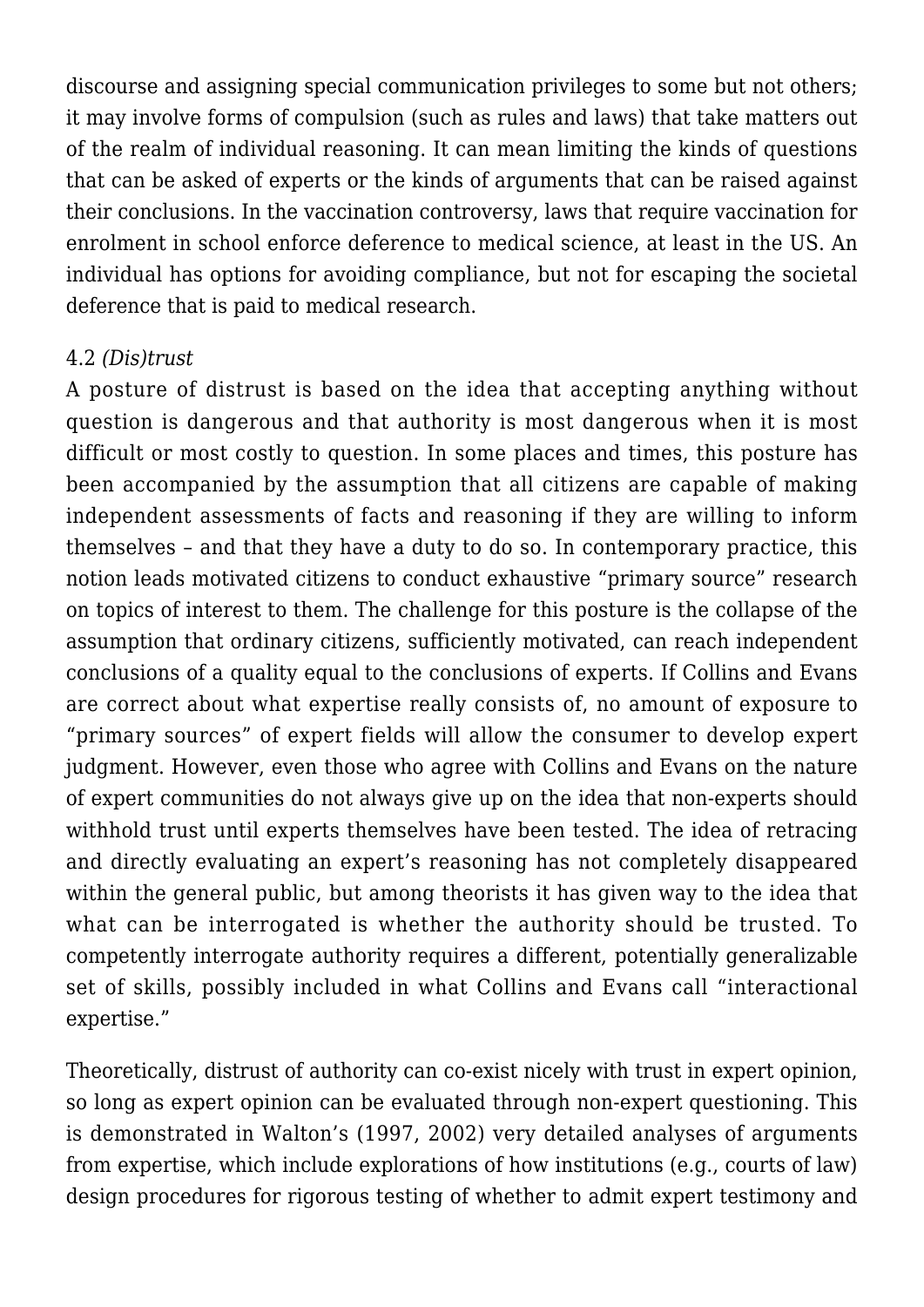for specifying what can be concluded from any particular piece of expert testimony. Distrust is a starting position from which non-experts can arrive at confidence in experts, but only after those experts have been thoroughly scrutinized.

As a design hypothesis, distrust operates through audit-like procedures that check for anything being hidden, anything that might incentivize experts to prefer one judgment over another, anything that experts might be missing or ignoring, any change in meaning as an assertion passes from context to context, and so on. This has design implications both for citizens and for experts, including implications for how to design participation formats to fit particular controversies: formats that adjust to differing degrees of citizen trust in expert communities and public bureaucracies. For example, in "post-trust societies" (as described by Löfstedt, 2005), there may be greater public calls for openness of information and transparency in how information is used. It can also mean regulating the experts themselves. Snoeck-Henkemans and Wagemans (2012) pointed out that one protection that makes it reasonable for patients to trust their physicians is a Dutch law that requires physicians to cooperate in patients' efforts to get a second medical opinion when they do have doubts.

#### 4.3 *Delegation*

A third design hypothesis, less visible within argumentation theory, is delegation of a decision through implicit or explicit bilateral agreement. The core idea behind delegation is that some issues require such sustained analytic effort that the only feasible way to make progress toward resolution is to transfer responsibility to some trusted person or group that willingly accepts this responsibility. Where deference and critical trust may be seen either as epistemic policies or as design hypotheses, delegation really only makes sense as something designed into a broader framework for making decisions. Retrospectively, accepting a result from a delegated inquiry may look like any other argument from expert opinion. Procedurally, it is quite different.

Delegating responsibility for a question implies that the answer will be accepted once it has been returned from the delegation process, so it is tempting to see this as a version of the deference posture. But delegation is not just deference, and indeed, sometimes it involves nothing that could be mistaken for deference to authority. For example, delegation is the design principle behind use of trial juries, where a judgment that any citizen is capable of making is handed over to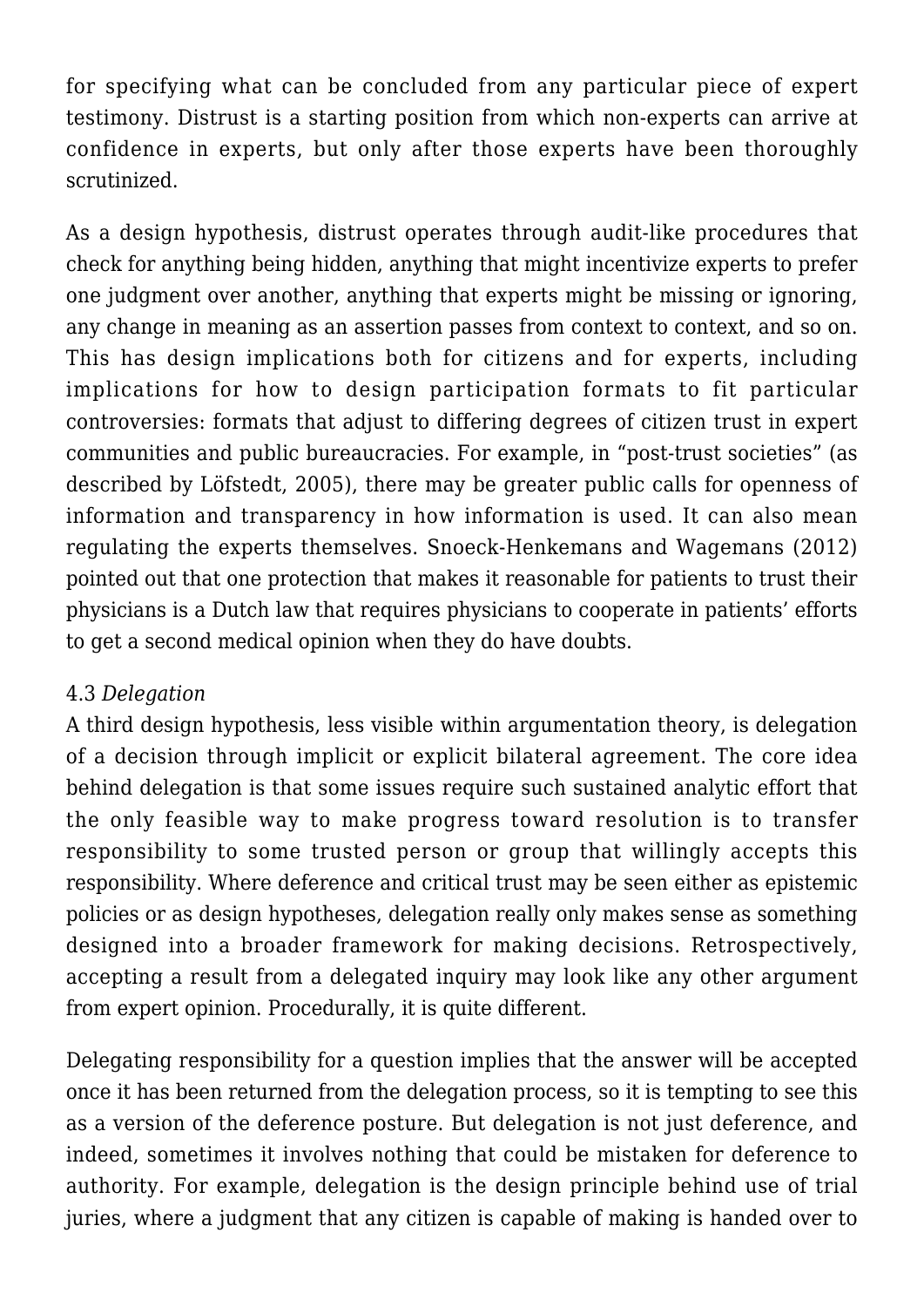selected individuals who agree to invest time, attention, and effort in arriving at their judgment.

But delegation is different from deference in another very important respect. Deference is an acknowledgement that some individual possesses superior knowledge that others are not in a position to question. Delegation involves a sort of agreement between the community as a whole and the individuals who take responsibility for the community's questions about a domain. When important matters are delegated to experts, it is assumed and often explicitly stated that the experts owe a duty of care to anyone who depends on their expertise. Delegation may require someone to *become* an expert on the question at hand – for example, as a juror – but that expertise does not merit deference unless understood as part of an implicit contract in which acting in good faith is as important as being knowledgeable. In other words, deference does not involve any accountability, while delegation does.

As a design hypothesis, delegation works through a kind of bargain in which deference to a judgment is promised in exchange for dutiful performance. Without some form of accountability to ordinary citizens, experts and expert communities may feel that they deserve deference, but ordinary citizens do not have to agree to this. In such cases, experts must make their way in argumentation just as any other arguer would.

Scientific fields sometimes behave as though they hold delegated responsibility for society's knowledge about a domain, and other times behave as though they are completely autonomous, so using delegation as a tool to understand the role of expertise in public affairs remains complex. The best contemporary examples of delegation as a design principle involve explicit bilateral agreements. One model is the practice associated with "informed consent" for both acceptance of medical procedures and participation in experimental research. Informed consent specifically acknowledges the autonomy of the recipient's decision and the obligation of an expert to fully inform the recipient of benefits and risks associated with each possible decision.

But nothing like informed consent qualifies many of the efforts scientific fields make to influence public policy. Occasionally, experts demand deference without acknowledging any duty of care, without manifesting this duty of care in their behavior, and, frequently, with explicit disavowal of any duty of care. Scientific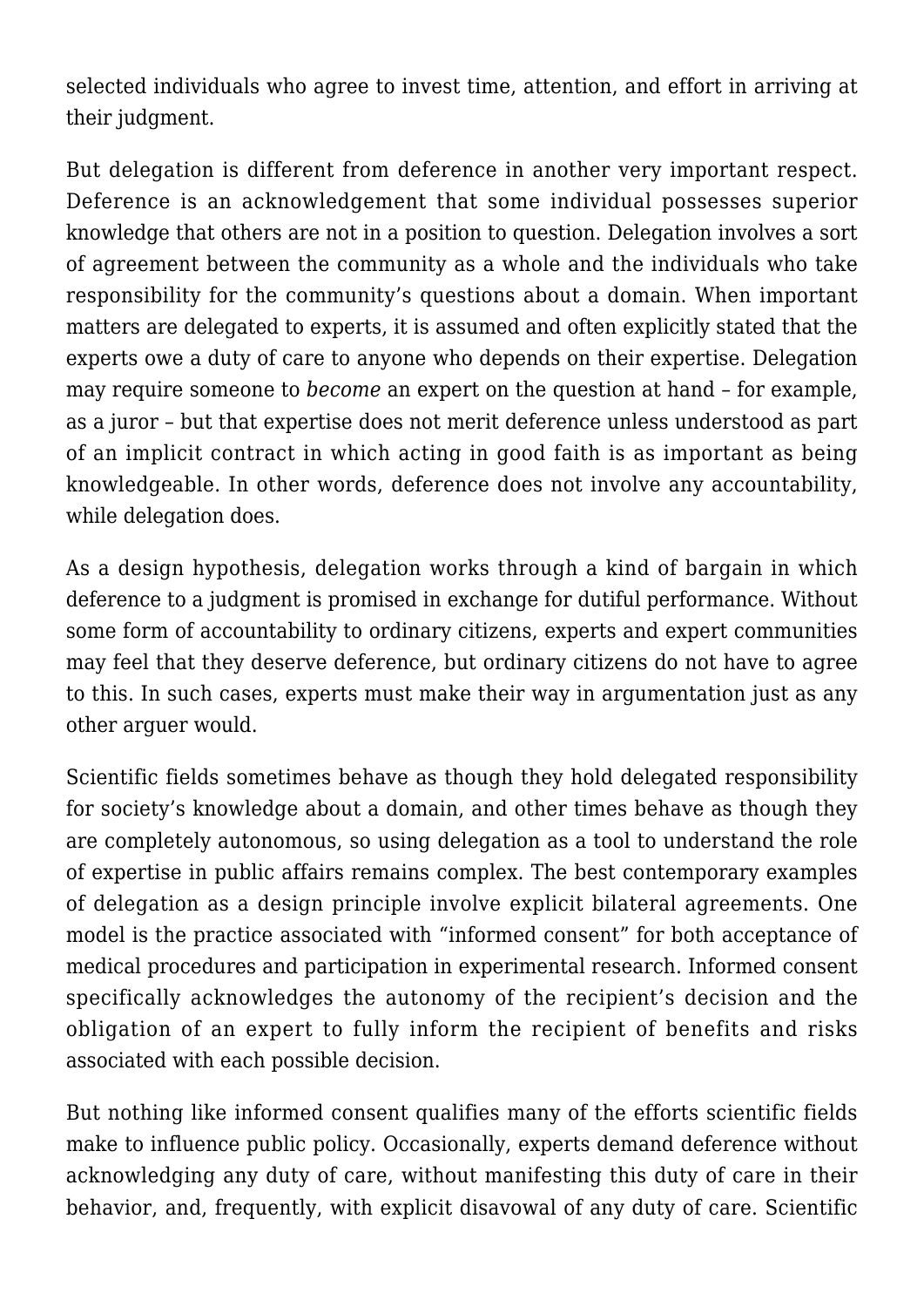communities desire autonomy from public accountability, and research literatures reflect interests (and viewpoints regarding those interests) that acknowledge no duty beyond various forms of research ethics. But unilateral assertions of authority by experts are not at all the same as the voluntary delegation of authority to experts – and it should come as no surprise when members of the public refuse to defer to such unilateral assertions.

The motivation behind delegation is the belief that a problem is of sufficient complexity to require a great deal of diligence for a good solution. This diligence takes at least two forms: preparation for attempting the solution (for example through professional training), and prolonged consideration of the problem from all possible angles. What makes delegation safer than generalized deference is the assurance that the expert community will in fact "do due diligence" on behalf of the public. Deferring to expertise is dangerous when an individual expert or a community of experts refuse to accept a duty of care. Delegation as a design principle is about structuring a system in which it is understood that specific people or institutions are responsible, to everyone else with a stake in the conclusion, for exercising the due diligence needed to understand an issue and make good decisions as needed.

## 5. *Design hypotheses in action*

Design hypotheses are ideas about how something might be improved, and these ideas get embedded in invented practices that can achieve surprising levels of permanence as other practices are built over them. Deference, distrust, and delegation are all deeply woven into the contemporary practice of argumentation. All three are actively present in the anti-vaccination controversy, not only as explicit themes in the discourse but also as features of designed systems that come into play.

Although the idea of deferring to disciplinary expertise (that is, to medical research rather than to the judgment of individual doctors) is still relatively new in human history, it has become deeply embedded in technical practices such as randomized clinical trials for proposed treatments and peer reviewed publication. Public health authorities, legally empowered to decide for all of us which treatments are safest and most effective, willingly defer to upstream medical research; downstream, they expect deference from citizens, and they get it from the vast majority. Most citizens acknowledge that they are in no position to seriously review the conclusions of experts, and they willingly defer both to public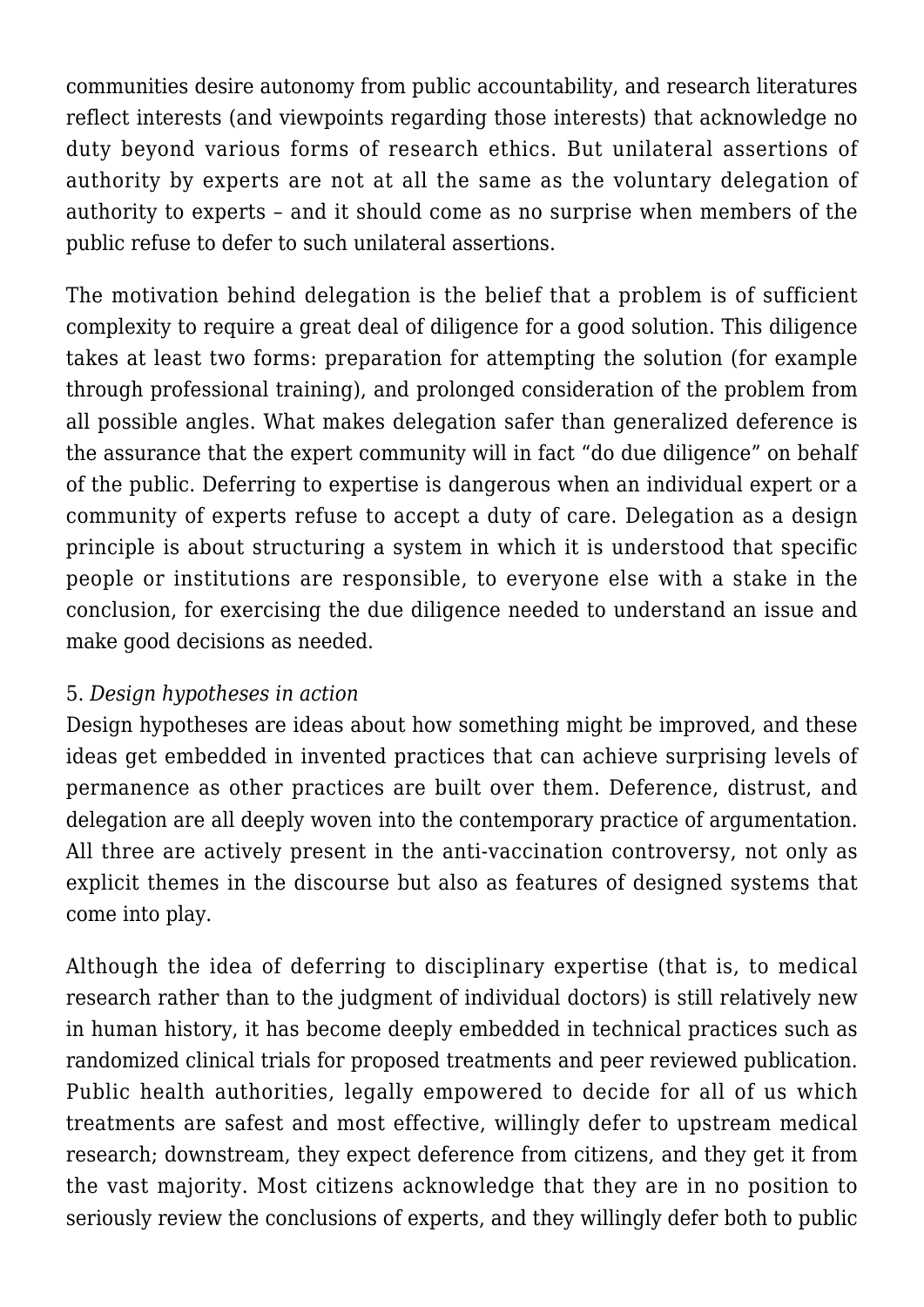heath officials and to their own health care providers. A variety of durable institutional arrangements reflect a decision that society has already made to defer to medical expertise on matters of public health. This decision can be revisited – for example, to consider other kinds of expertise that might guide thinking about public health, such as sociology or economics – but the scale on which this re-evaluation takes place is not the individual argument from expertise but the design of these durable institutional arrangements and the highly elaborated technical practices that represent our current best ideas about how to reason our way to good decisions.

Caution with respect to expert authority is similarly built into the environment in which the anti-vaccination controversy thrives. Despite the high levels of deference afforded to medical research, researchers themselves operate under increasing levels of oversight and scrutiny, mandated by law in many countries (including the US and throughout the EU). Independent ethics committees that review and approve the conduct of research differ from scientific peer review in having members who are not from the researcher's own field, and even in some cases members who are not scientists of any kind. One danger in deferring without question to an expert field is that the members of the field will become socialized into a common disregard for the values of the surrounding society. Our designed systems for managing this danger have the flavor of Walton-like tests for testing an individual expert, but they are adapted to inspecting the taken-forgranted practices of the expert field. They are built into the environment, and, besides their direct effects as regulatory mechanisms, they also keep alive the idea that experts must continue to earn our trust, even after we have made decisions to defer to them routinely.

## 6. *Conclusion*

In academic research on the controversy over MMR vaccination, critical attention has been divided among the small minority of individual parents who resist mandatory or recommended vaccination, the journalists who amplify fears about vaccination, and the public health authorities who fail to be responsive to public fears. No doubt some of these players are performing incompetently.

Design thinking about argumentation draws attention to a rather different class of questions: for example, about how an innovation like peer review affects a whole society's capacity for reasonableness, both positively and negatively. If we zoom out to examine the impact of designed systems for producing, evaluating, and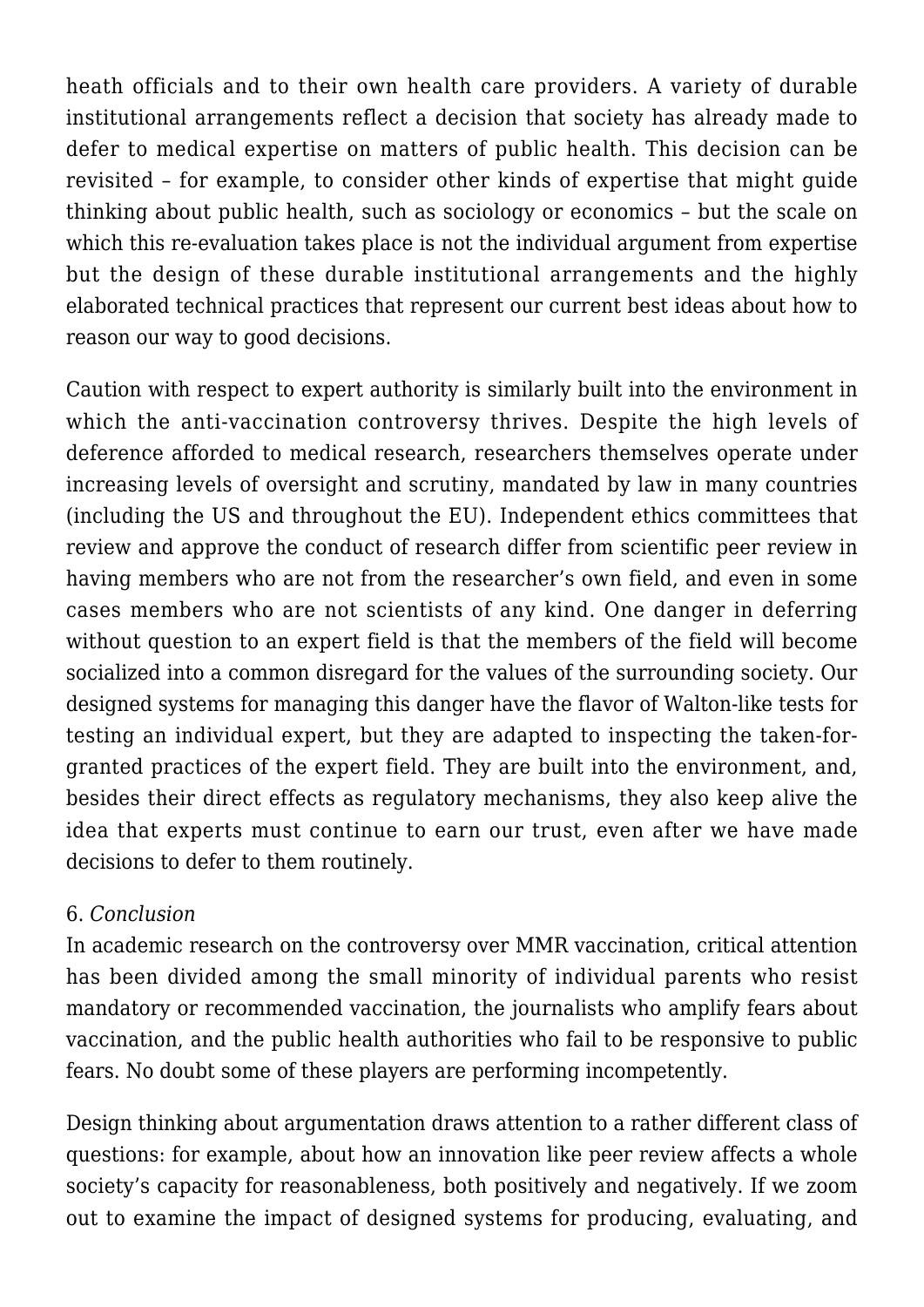deploying expertise, our attention is drawn to the overall behavior of these systems, and especially to their ability to naturalize deference to expert fields while continuously enforcing due diligence. Most importantly, a design perspective on argumentation draws attention to the features of the communication environment that are changeable and to what can be done to make individuals and societies more or less reasonable.

## *Acknowledgements*

Thanks to Scott Jacobs for many helpful suggestions.

## References

Burgess, D. C., Burgess, M. A., & Leask, J. (2006). The MMR vaccination and autism controversy in United Kingdom 1998-2005: Inevitable community outrage or a failure of risk communication? *Vaccine*, 24, 3921-3928. DOI: 10.1016/j.vaccine.2006.02

Collins, H., & Evans, R. (2007). *Rethinking expertise*. Chicago: U. of Chicago Press.

Collins, H., & Weinel, M. (2011). Transmuted expertise: How technical nonexperts can assess experts and expertise. *Argumentation*, 25(3), 401-413. doi:10.1007/s10503-011-9217-8.

Hample, J. M. (2012). Analysis of arguments favoring vaccine resistance. In J. Goodwin (Ed.), *Between citizens & scientists: Proceedings of a conference at Iowa State University* (pp. 183-193). Great Plains Society for the Study of Argumentation.

Hobson-West, P. (2007). 'Trusting blindly can be the biggest risk of all': Organized resistance to childhood vaccination in the UK. *Sociology of Health and Illness*, 29, 198-215.

Jackson, S. (2012). Black box arguments and accountability of experts to the public. In J. Goodwin (Ed.), *Between citizens & scientists: Proceedings of a conference at Iowa State University* (pp. 1-18). Great Plains Society for the Study of Argumentation.

Jackson, S., & Aakhus, M. (2014). Becoming more reflective about the role of design in communication. *Journal of Applied Communication Research*, 42, 125-134. doi:10.1080/00909882.2014.882009.

John, S. (2011). Expert testimony and epistemological free-riding: The MMR controversy. *Philosophical Quarterly* , 61, 496-517. doi:10.111/j.1467-9213.2010.687.x.